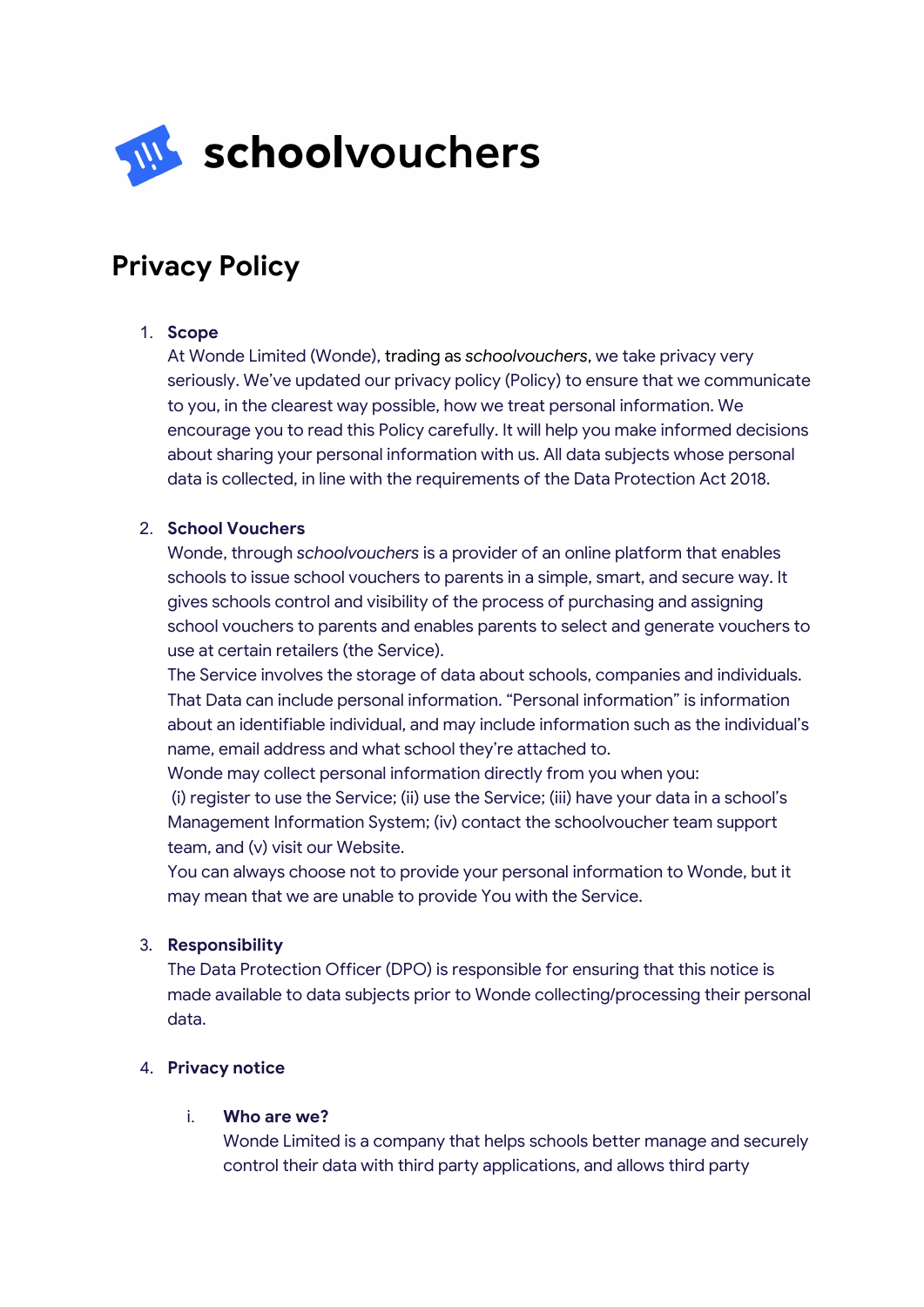applications to access school data upon agreement of the school and the terms of their agreements. We also provide the Service as described above. Our DPO and data protection representatives can be contacted directly here:

## Email: dpo@wonde.com

The type of data we collect from you includes:

| <b>Personal Data Type</b> | <b>Source</b>           |
|---------------------------|-------------------------|
| First name                | Sign-up page/School MIS |
| Last name                 | Sign-up page/School MIS |
| Email address             | Sign-up page/School MIS |

ii. The personal data we collect will be used for the following purposes: Allowing you to access the Service. Allowing you to access school vouchers purchased directly or by the school

Our legal basis for processing for the personal data include 'consent' (the individual has given clear consent for you to process their personal data for a specific purpose) and 'contract' (the processing is necessary for a contract you have with the individual, or because they have asked you to take specific steps before entering into a contract).

# iii. **Consent**

By consenting to this privacy notice you are giving us permission to process your personal data specifically for the purposes identified. Consent is required for Wonde to process both types of personal data, but it must be explicitly given. Where we are asking you for sensitive personal data we will always tell you why and how the information will be used. You may withdraw consent at any time.

# iv. **Retention period**

Wonde will process personal data for as long as required by schools, their approved third parties and any direct services provided to individuals. Wonde will only store the personal data for the retention period in line with the requirements of the Data Protection Act 2018.

# v. **Your rights as a data subject**

At any point while we are in possession of or processing your personal data, you, the data subject, have the following rights

Right of access – you have the right to request a copy of the information that we hold about you.

Right of rectification – you have a right to correct data that we hold about you that is inaccurate or incomplete.

Right to be forgotten – in certain circumstances you can ask for the data we